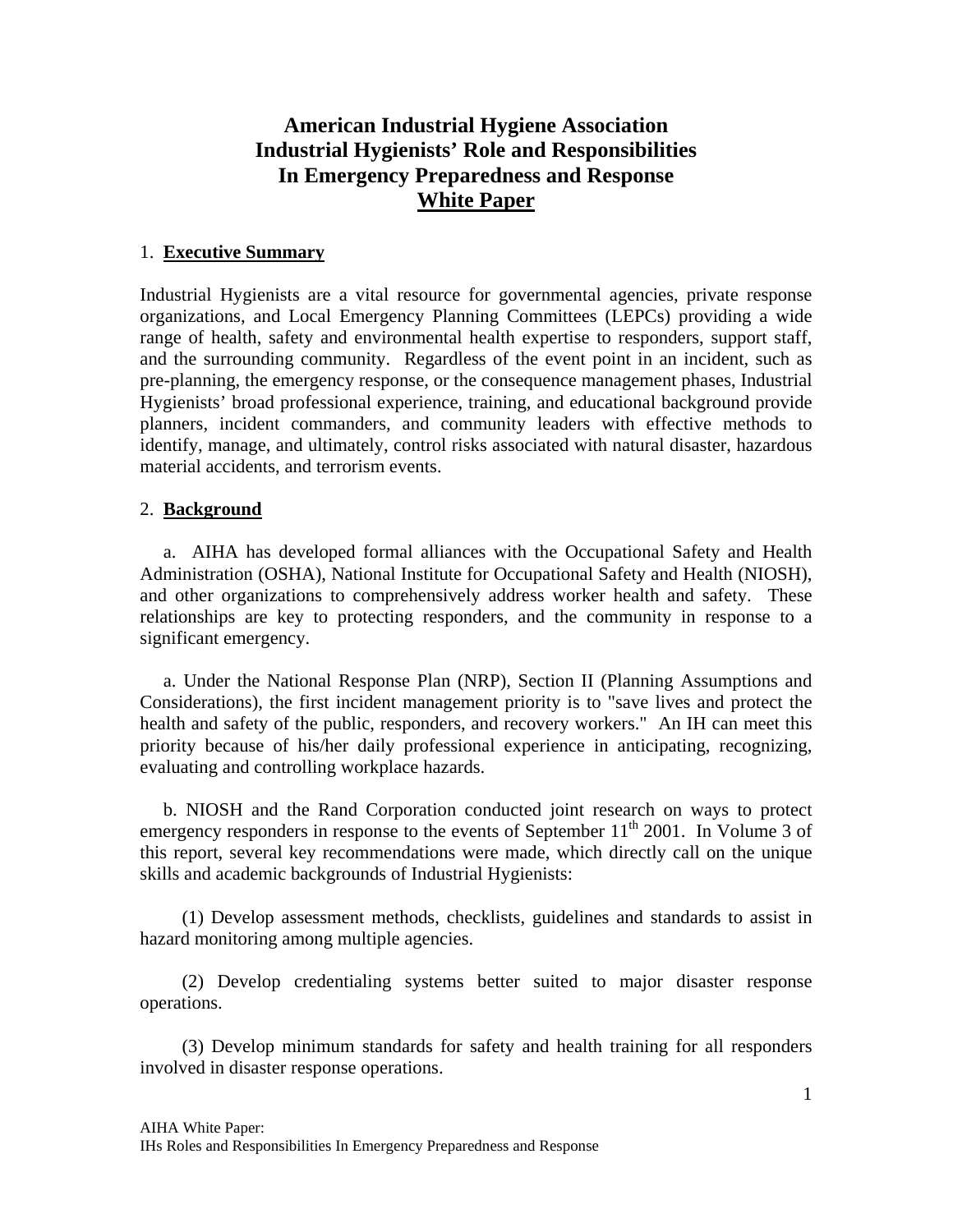(4) Develop guidelines for selecting protective equipment to use in the early phase of a response.

 (5) Develop guidelines for estimating the safety equipment requirements for disaster response operations.

 (6) Effectively address the issue of safety implementation at a response as part of a multi-agency effort.

(7) Provide on-site safety training.

 (8) Improve long-term surveillance of responders' health following a major response.

(9) Build an integrated safety function into an Incident Command System.

 (10) Develop a group of highly trained safety managers to facilitate coordination at a major incident.

 (11) Improve joint exercises and training by incorporating realistic safety and health issues.

 (12) Develop a common terminology for disaster safety and health issues and processes for use during response operations.

 c. Under the Occupational Safety and Health Act of 1971, an employer is responsible for providing a healthy and safe work environment for its employees. In a response, the incident commander is the employer with a significant responsibility to a large number of "employees", from various private sector and governmental agencies, to ensure that they are properly protected from very often uncharacterized and dangerous environments. With this Act and a variety of health and safety regulatory standards and industry consensus guidelines, an IH can provide technical subject matter expertise to help ensure that the risks of the operations are effectively managed.

 d. In an incident response, Industrial Hygienists are expected to function within the designated Incident Command System, as specified by the National Incident Management System (NIMS).

#### 3. **Industrial Hygienists' Role in Emergency Preparedness and Response**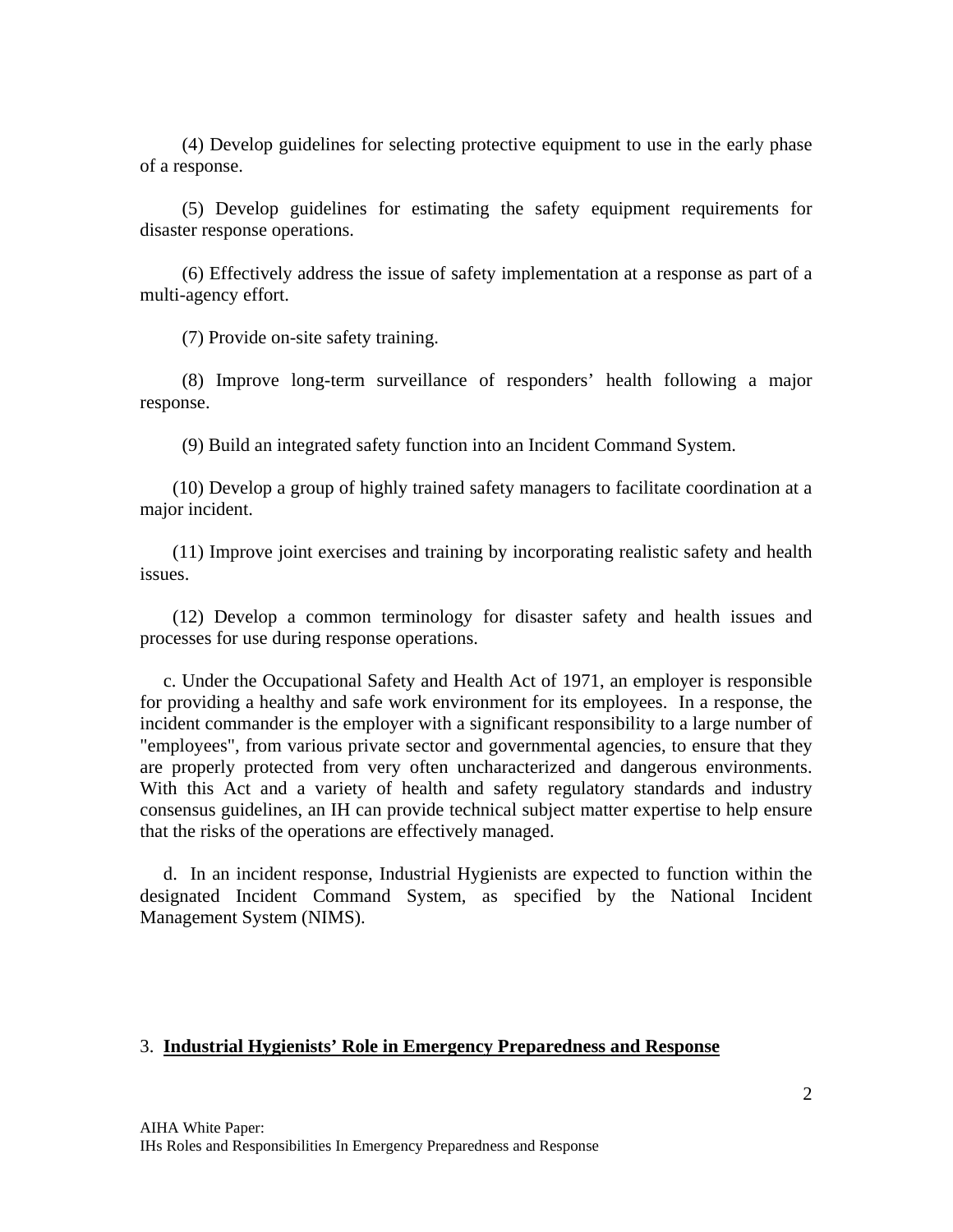a. Many governmental agencies and private organizations provide unique assets and support to a response operation. Therefore, Industrial Hygienists employed with these agencies or private entities are required to meet their organization's mission and goals as related to emergency preparedness and response.

 b. Industrial Hygienists must be extremely flexible in their technical competencies, and have broad professional experience in order to contribute successfully to the strategic and tactical objectives of an incident.

 c. Below are key roles that Industrial Hygienists may fill in a response and/or planning role:

- (1) Safety Officer
- (2) Assistant Safety Officer
- (3) Safety Coordinator Joint Field Office (JFO) Coordination Staff
- (3) Technical Specialist Industrial Hygienist
- (4) Technical Specialist Air Monitoring Group Supervisor/Member
- (5) Technical Specialist Field Observer for Safety Officer
- (6) Technical Specialist Health and Safety Trainer (e.g., HAZWOPER)
- (7) Technical Specialist Respiratory Protection Program Manager
- (8) Technical Specialist Risk Assessor/Hazard Analyst
- (9) Other Applicable Duties as Assigned by the incident commander.

## 4. **Specific Incident Command Functions Industrial Hygienists Can Fill in Emergency Preparedness and Response**

 a. Industrial Hygiene professionals have and continue to bring a wealth of health and safety competencies and skills to incident planning and response efforts. The NIOSH/RAND Corporation's recommendations effectively outline these functions, which Industrial Hygienists have developed, applied, and continue to improve upon in many types of occupational settings:

#### b. **IH Function#1: Participate in Pre-Planning for a Major Incident.**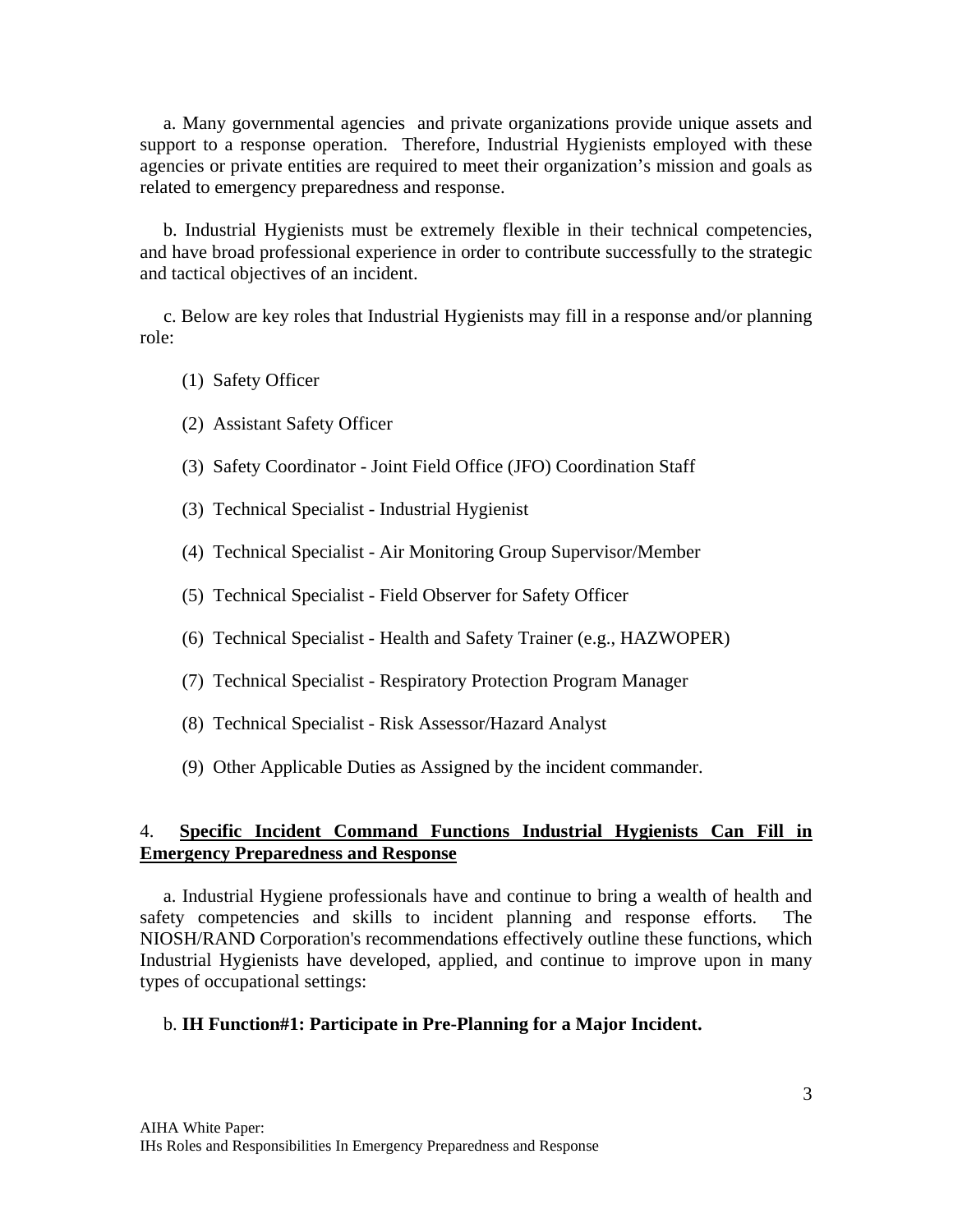(1) One of the Industrial Hygienist's recognized functions is to anticipate occupational health hazards under general industry. This same function applies to preplanning for an emergency event

 (2) The industrial hygienist's function in Pre-planning is to help define the types of disasters likely to be encountered, identify the specific hazards as a result of those disasters, identify the immediate agency or firm's response, and the hazards associated with those response actions.

## c. **IH Function#2: Develop and Implement Exposure Assessment Methods to Identify and Prioritize Hazards During the Incident Response & Consequence Management Phases of an Operation.**

 (1) Industrial Hygienists understand the importance of studying various processes, identifying the various health and safety hazards (e.g., chemical or physical hazards) associated with those processes, and prioritizing the risks.

 (2) The Exposure Assessment Strategies Technical Committee of AIHA has developed a textbook method for the IH practitioner to use in identifying and prioritizing various hazards, and ultimately, characterizing responders and support staff in the form of Similar Exposure Groups (SEGs).

 (3) Using SEGs, IHs can effectively monitor those hazards and establish controls in a response and planning mode to minimize or prevent those hazards from affecting incident response personnel.

 (4) Exposure assessment methods should include the use of various mathematical models to estimate worker exposure at an incident (e.g., box method), and the use of dispersion models (e.g., Cameo, EPICODE, HOTSPOT) to determine community exposures adjacent and/or downwind of an incident. Other mathematical models should be used to determine appropriate ventilation requirements in enclosed spaces including purge times and minimum air volume rates to control chemical releases.

## d. **IH Function#3: Develop and Implement Monitoring Methods to Track Response Personnel's' Exposures during the Incident Response & Consequence Management Phases of an Operation.**

 (1) Various air, bulk, dermal, biological and direct-reading instrumentation monitoring methods are used by Industrial Hygienists to characterize hazardous exposures encountered by response and support personnel.

 (2) In developing these monitoring methods, there are many environmental, legal, and scientific criteria to consider. These criteria are familiar domains for Industrial Hygienists. For example, certain chemical exposures may be best characterized using direct-reading instrumentation, but in order to form a legal basis for actual human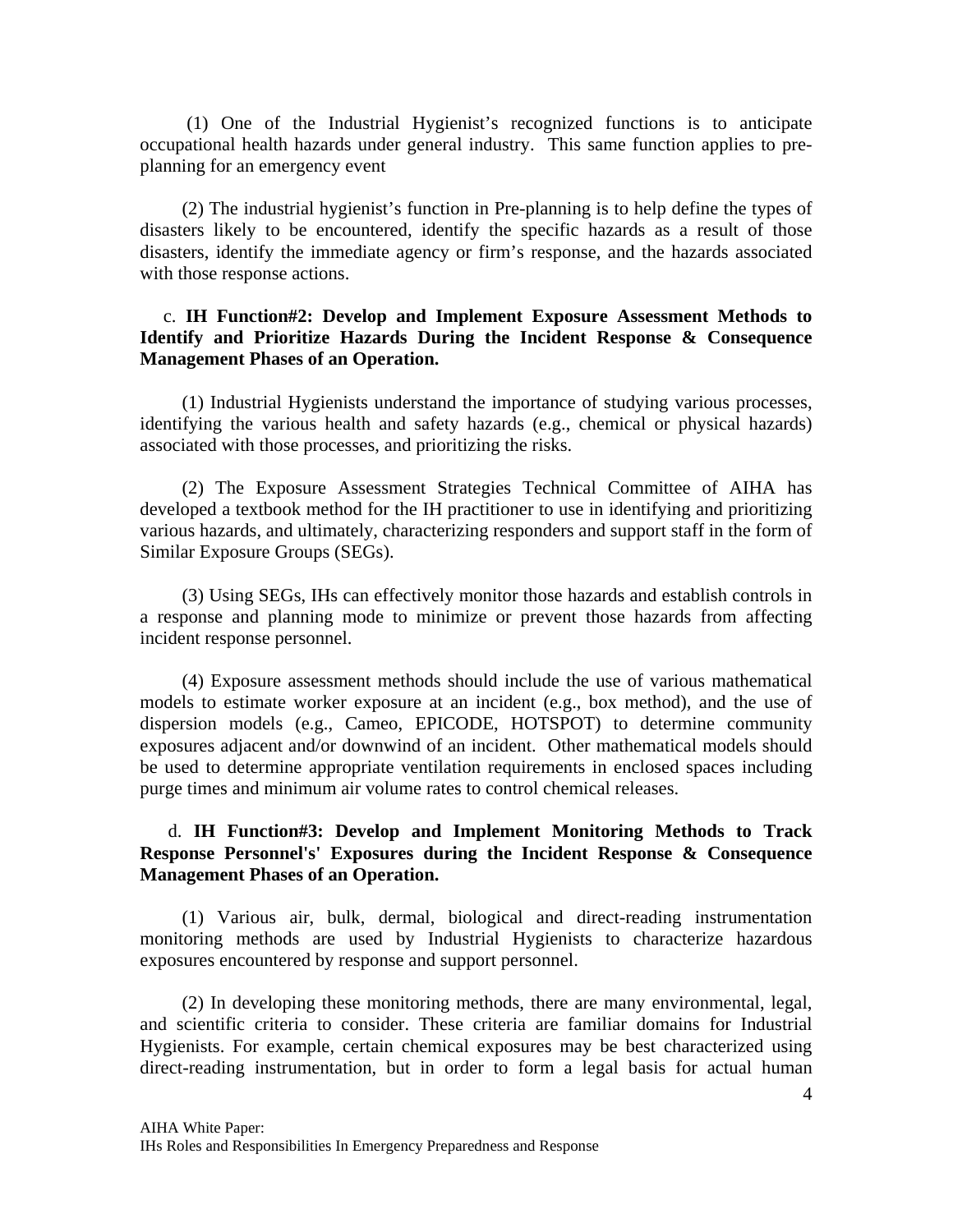exposures, Personal Breathing Zone (PBZ) methods may have to be used. In addition, the behavior of airflow and the existence of other contaminants can determine the appropriate monitoring and analytical methodology to use.

 (3) Industrial Hygienists understand the capabilities and limitations of chemical, biological, and radiological direct-reading instrumentation. Direct-reading instrumentation is prone to false readings due to interferences, or cross-reactivity with similarly structured chemical or biological agents. In addition, direct-reading instrumentation can be affected by temperature, humidity, and moisture presence, which are likely factors in an incident site.

 (4) Industrial Hygienists understand the correct application and use of various types of biological monitoring methods and the significance of toxicological and metabolic pathways in assessing exposure and absorption of chemicals into the body.

 (5) Finally, Industrial Hygienists are capable of using a variety of dermal exposure monitoring methods to characterize the exposure of responders to toxic chemicals by skin contact. Skin disorders, due to industrial chemical or particulate agents, are still one of the leading occupationally reported illness in general industry because the skin is the largest organ in the body. Therefore, the risk for skin exposure is significantly higher than inhalation or ingestion.

### e. **IH Function#4: Interpret Data from Sampling Activities and from Direct-Reading Instrumentation Appropriately.**

 (1) Data in the field cannot or should not be taken at face value without proper analysis. Exposure data from a response operation should be interpreted in light of current toxicological data, the specific activity during which the exposure data were obtained, current exposure compliance levels, current recommended exposure guidelines, and the potential for long-term health effects.

 (2) Industrial Hygienists can determine, after consulting with various governmental and consensus standards organizations, the appropriate exposure guidelines to use in interpreting the field data. Currently, there are Emergency Response Planning Guidelines (ERPGs) established by the AIHA, Ambient Exposure Guideline Levels (AEGLs) established by the EPA in cooperation with the Centers for Disease Control and Prevention (CDC), while federal and state OSHA agencies have occupational exposure limits (OELs). In addition, professional organizations such as the American Conference of Governmental Industrial Hygienists have recommended Threshold Limit Values (TLVs). The data from all of these organizations are reviewed by an IH in order to determine the appropriate standard to use for comparison. This comparison, then, becomes the basis for determining if responder and support staff are significantly exposed to various chemical and physical agents.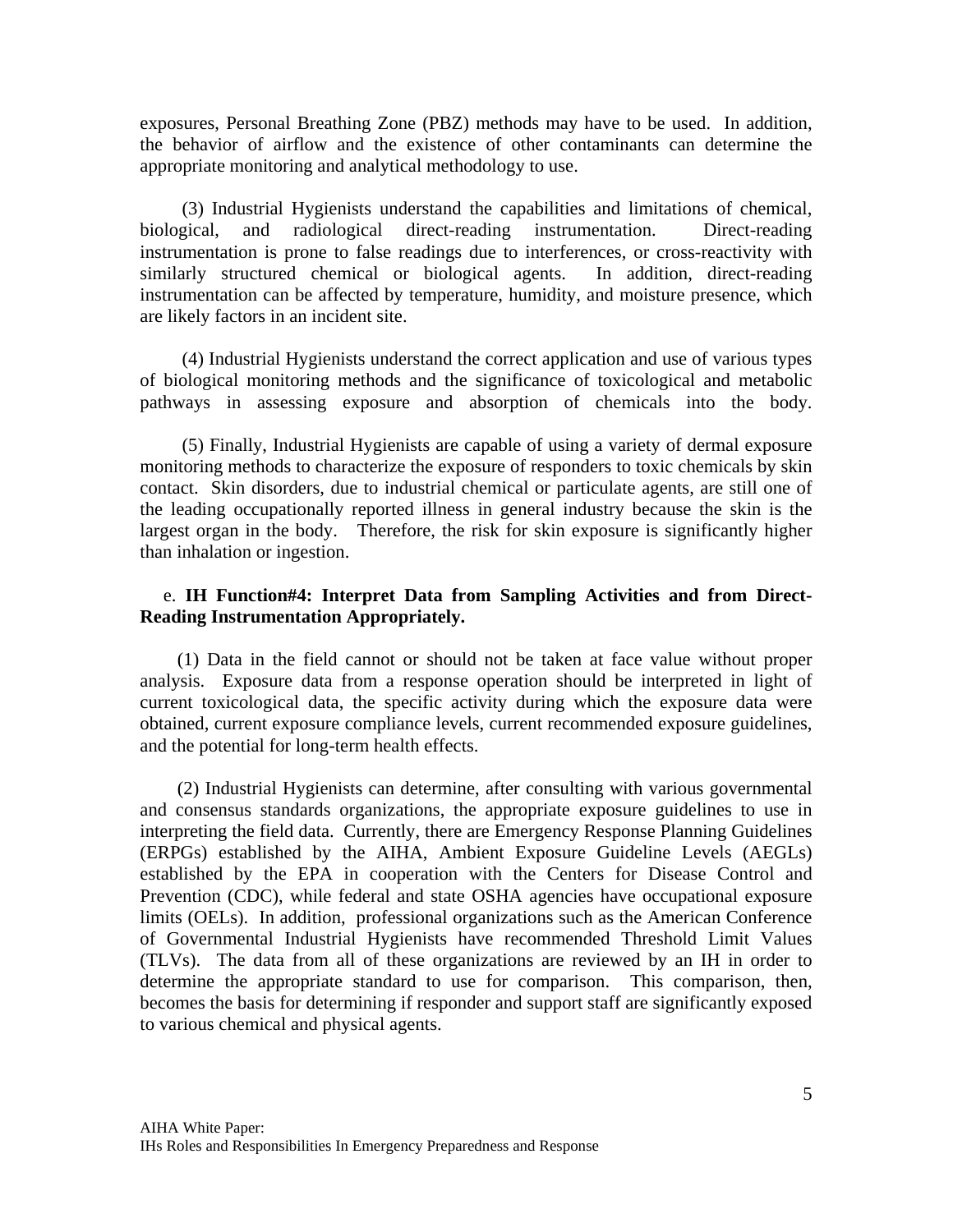### f. **IH Function#5: Advise, Develop, and Implement the Appropriate Elimination Controls of Chemical, Biological or Physical Hazards.**

(1) Based upon the exposure data, Industrial Hygienists can advise the Command and General Staff, and the incident commander on ways to ideally eliminate or reduce the hazards at an incident. These characterized hazards could be the consequence of the incident type (e.g., natural disaster or terrorism), or hazards brought into the incident from response organizations.

 (2) Examples of eliminating a hazard in an incident response may include identifying and substituting safer chemicals for use in decontaminating personnel and/or equipment.

### g. **IH Function#6: Advise, Develop, and Implement the Appropriate Engineering Controls to Minimize Exposure to Chemical, Biological or Physical Agent Hazards.**

 (1) If Industrial Hygienists determine, after proper staff coordination with the Planning and Operations Sections, that certain hazards cannot be eliminated from an incident site, engineering controls such as barriers, general ventilation, or local exhaust ventilation should be considered.

 (2) In industrial operations, Industrial Hygienists have and continue to focus on these types of controls for a variety of processes.

## h. **IH Function#7: Advise, Develop, and Implement Appropriate Safe Work Practices and Administrative Controls to Minimize Exposures.**

(1) In many incidents, chemical, biological or physical hazards are not easily eliminated or reduced to safe levels in areas of responders' activities. Therefore, Industrial Hygienists must develop effective work practices for responders and support staff to protect themselves from these hazards.

 (2) Industrial Hygienists can, also, work effectively with Operations and Planning Section Chiefs on administrative controls such as specific training prior to commencing work, or a work shift that minimizes the amount of time that personnel are exposed to those hazards. Planning considerations to develop work practice and administrative controls should include the toxicological properties, the routes of exposures, the quantitative exposure levels, and the long-term health effects associated with those chemical, biological, or physical agents.

## i. **IH Function#8: Advise, Develop, and Implement the Appropriate Personal Protective Equipment (PPE) to Minimize Exposures.**

 (1) Industrial Hygienists continue to conduct research and consult with many industrial and standards organizations on the appropriate PPE to be worn for protection against chemical, biological, and physical agents.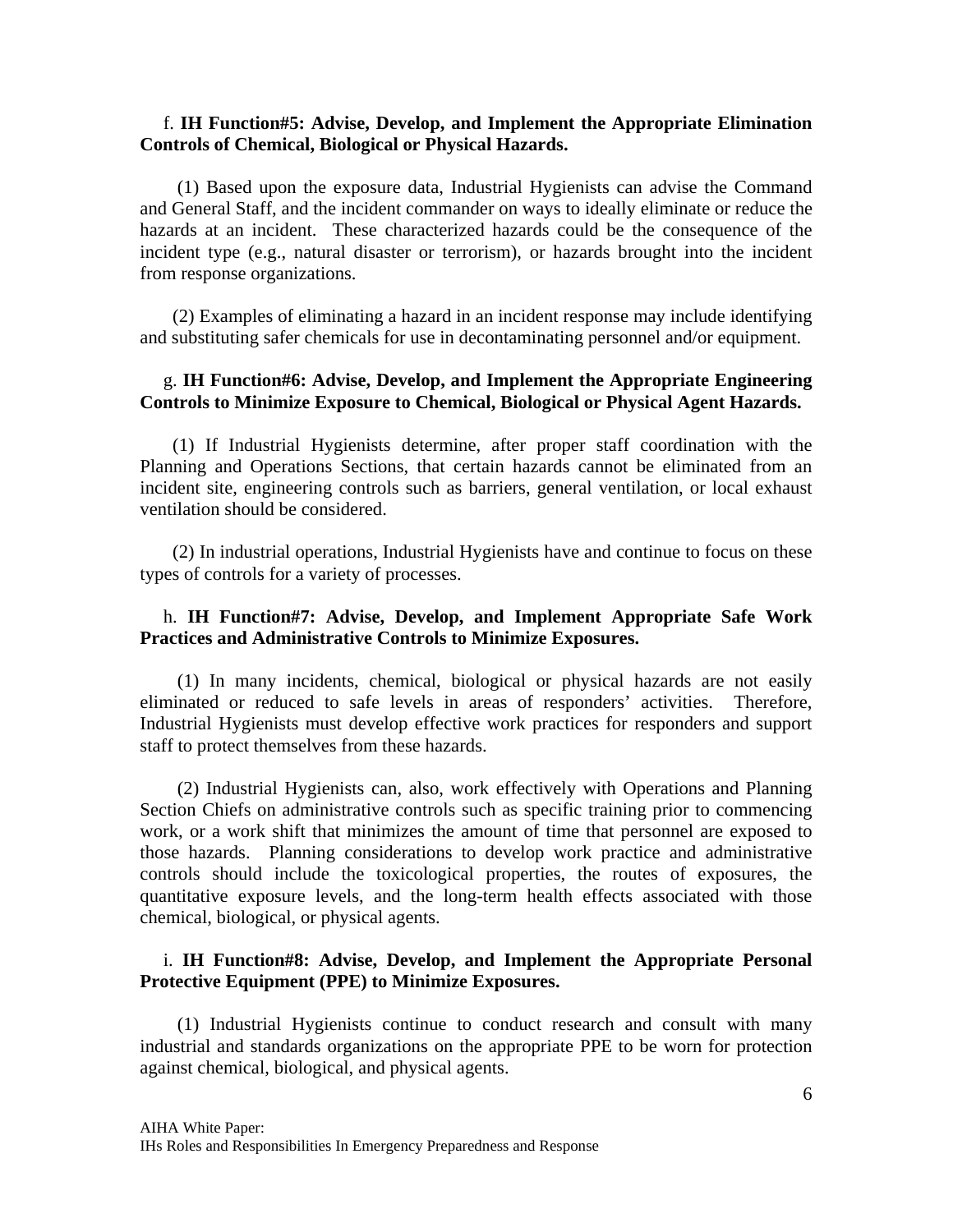(2) For chemical hazards, Industrial Hygienists understand the importance of chemical permeability and durability of protective clothing.

 (3) In addition, PPE implementation requires training, a maintenance program, and a set of guidelines in order to maximize the PPE's protective characteristics. Industrial Hygienists implement these types of programs daily in many occupational settings.

### j. **IH Function#9: Advise, Develop, and Implement Personnel Decontamination Procedures.**

 (1) Depending upon the type, and extent of a chemical, biological or physical agent release, decontamination procedures can vary significantly from one response to another.

 (2) An Industrial Hygienist can advise, develop, and implement decontamination procedures for response personnel based upon the type of agent (s) involved, the level of contamination at an incident, the type of response operation involved, and the exposure risks to response personnel and the surrounding area. AIHA, for example, is working on a new decontamination guideline for Personal Protective Equipment.

### k. **IH Function#10: Advise, Develop, and Implement Remediation Activities for a Facility.**

 (1) During the consequence management phase of an operation, remediating facilities and adjacent properties affected by a chemical, biological or physical agent are significant issues. The question "how clean is clean?" has an environmental, legal and public health consequence to both the surrounding community, and the workers normally operating in that facility.

 (2) Industrial Hygienists, using various exposure monitoring, sampling methodologies, mathematical modeling, and risk assessment techniques can advise, develop, and implement effective remediation plans to address a facility owner and a community's concerns regarding the cleanliness and safety of a facility after major recovery operations.

 (3) In addition, remediation activities require an assessment of the type of Personal Protective Equipment to use, which may be significantly different from during the emergency response phase. An Industrial Hygienist can advise on the different PPE requirements for remediation activities.

### l. **IH Function#11: Advise, Develop, and Implement a Respiratory Protection Program.**

 (1) One of the key lessons learned from September 11th, 2001 was the lack of standard respiratory protection among the various response organizations. No consistent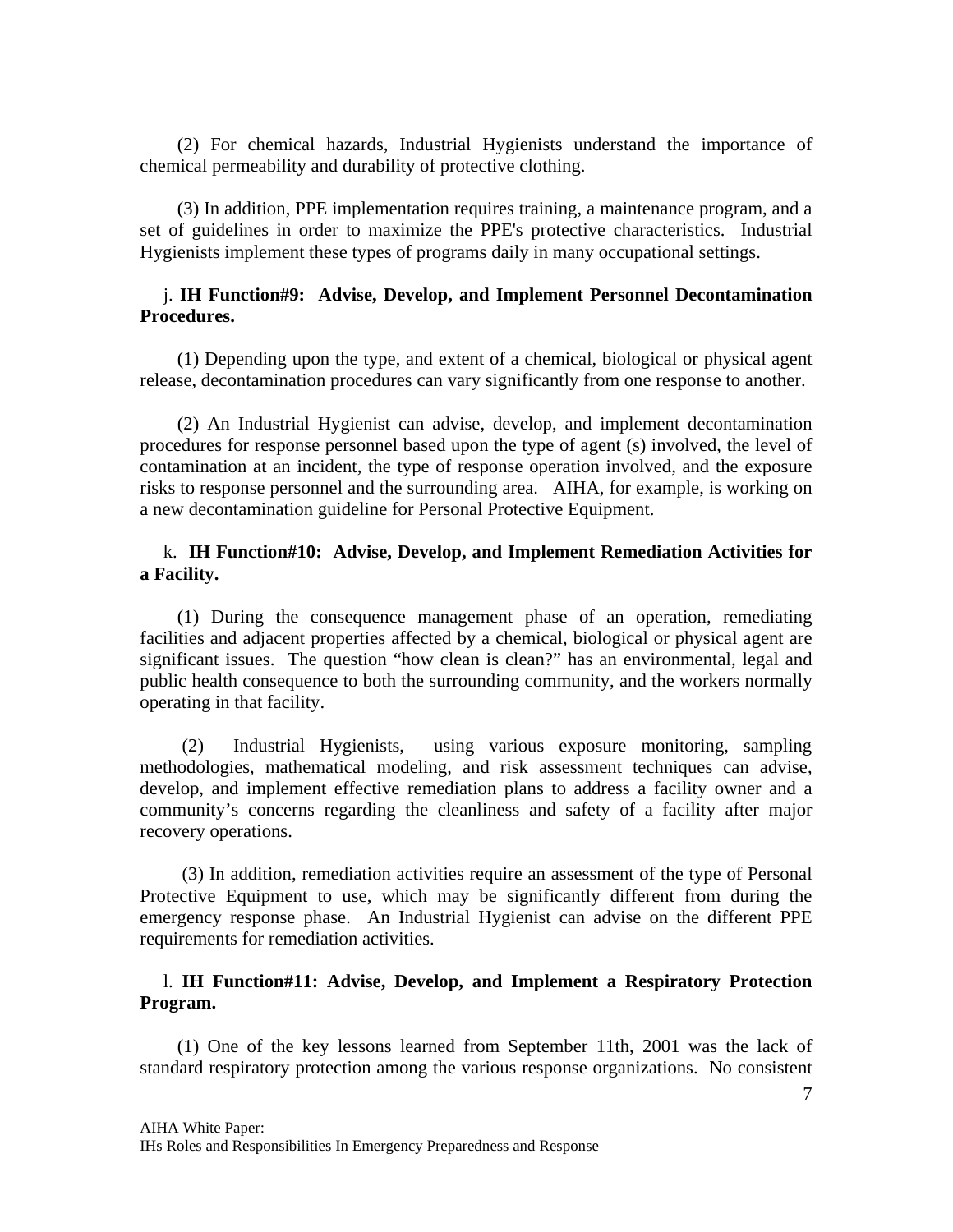Incident Command Site Safety Plan was developed either addressing or enforcing one set of respiratory protection guidelines.

 (2) Industrial Hygienists can develop one, effective program applicable to an entire incident site based upon characterized or uncharacterized atmospheres.

 (3) In addition, as learned from September 11th, 2001 where many laborers have not been issued or trained on respiratory protection, IHs can develop the proper training program on site, to include proper qualitative or quantitative fit-tests and fit-checks.

## m. **IH Function#12: Effectively Develop Site Safety Plans and Execute Key Incident Command Staff Functions.**

 (1) Site Safety Plans, critical within the first few hours of an incident response, inform responders and support staff of the significant hazards and ways to control them. Industrial Hygienists develop such plans of varying complexity as part of various occupational settings.

 (2) As professionals, many Industrial Hygienists are knowledgeable about the types of meetings (e.g., Tactical, Planning, and Operations Briefs) associated with executing an effective National Incident Management System. Based upon the characterized hazards or unknown factors in an incident, Industrial Hygienists can advise the Unified Command, General and Command staffs of those hazards and ways to incorporate health and safety practices into an Incident Action Plan.

 (3) Within a National Incident Management System (NIMS), Industrial Hygienists can act as a technical liaison with medical and designated technical specialists on safety and occupational health issues. This liaison activity also involves advising on Environmental Health issues such as potable water, food service sanitation, berthing sanitation, and waste management, particularly when responders and support staff must live in less than ideal living conditions while engaged in a prolonged response operation.

#### n. **IH Function#13: Perform Health and Safety Field Compliance Actions.**

(1) Many Industrial Hygienists have served as on-site Safety Officers or Compliance Officers of federal and state OSHA agencies. This experience brings valuable skills to an incident commander ensuring that safe work operations are occurring.

 (2) Compliance actions should be based on standardized Safety and Health guidelines specific to that incident, as outlined in a Site Safety Plan.

 (3) Industrial hygienists may be called on to advise the incident commander on Federal OSHA, or state agencies, enforcement issues, related to health and safety issues on-site.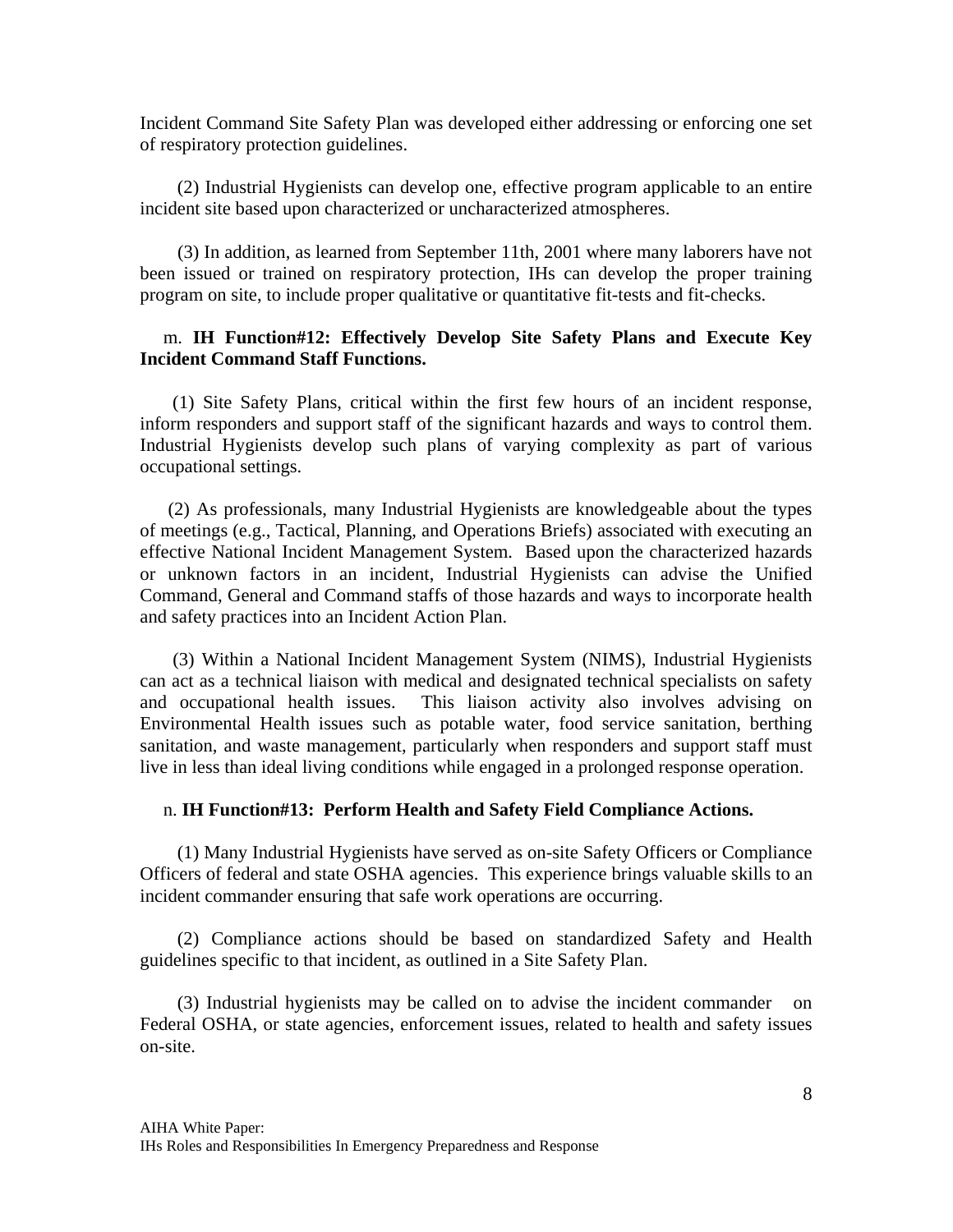#### o. **IH Function#14: Perform Variety of Health and Safety Training on-site.**

(1) On-site safety and health training **IS NO SUBSTITUTE** for pre-emergency training skills such as 24-Hour Emergency Response Technician or Specialist training. On-site safety and health training advises response and support staff on the current and specific hazards and required controls for a particular incident.

 (2) Industrial Hygienists, involved in ascertaining, characterizing, and evaluating the various hazards in an incident, are great assets to train current or new response personnel, prior to commencing work, on those hazards and ways to control them. This includes conducting "tail-gate" safety briefings with various Divisions, Groups, or Strike Teams, as required.

## p. **IH Function#15: Effectively Communicate Risks Based Upon Complex Scientific and Field Data.**

 (1) Communicating risks to response and support personnel, as well as to the media, is key, and Industrial Hygienists understand this importance.

 (2) Because most Industrial Hygienists are field practitioners, they are skilled in relating laboratory and direct-reading instrumentation results to workers and their supervisors.

 (3) In addition, in an incident response operation, Industrial Hygienists can effectively communicate the exposure risks to the community through the media. This risk communication is extremely vital in order to prevent unnecessary concern from the surrounding community, but also, effectively address the community's concerns. This, in turn, can require an Industrial Hygienist to develop other monitoring methods to characterize hazards of particular public concern.

## q. **IH Function#16: Incident Investigations Involving Safety or Acute Chemical, Biological or Physical Agent Exposures.**

 (1) During either a response or consequence management phase of an operation, responders or support staff may be involved in various mishaps related to safety or shortterm exposures to various agents at the site.

 (2) Industrial Hygienists are trained to conduct these investigations, possibly as part of a forensics investigation, because of their advanced training in sampling, familiarization with industrial processes, and experience in dealing with Cause-and-Effect forms of analysis. This includes familiarization with various health and safety regulations and recommended guidelines.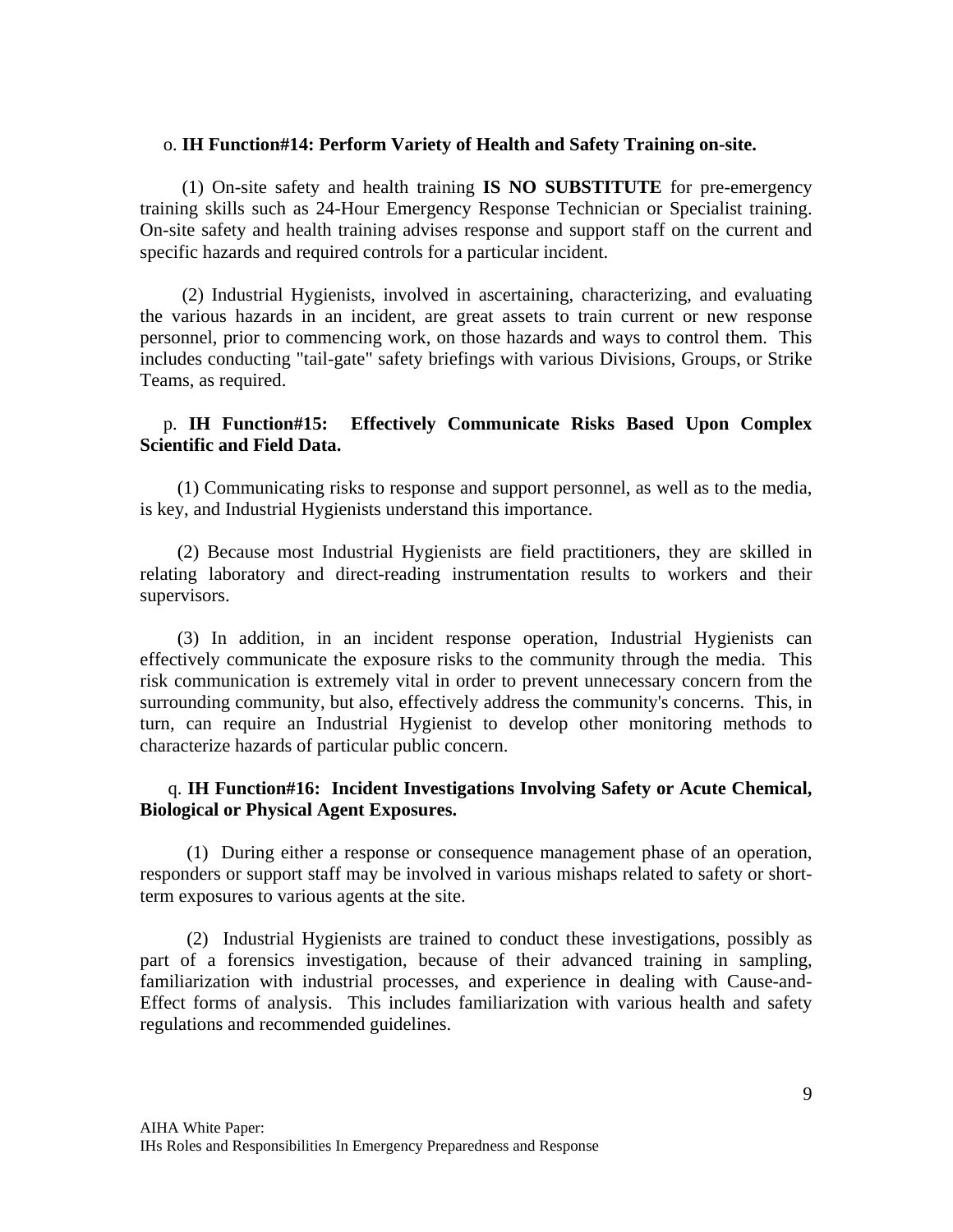## 5. **Guidance on Minimum Qualifications and Professional Competencies for Industrial Hygienists to Perform in Emergency Planning and Response.**

 a. AIHA recommends that, at a minimum, industrial hygienists involved in emergency planning and response should meet minimum competency requirements in the areas of IH Specialty, Safety Specialty, Emergency Response/Planning, and Individual Professional Skills in order to effectively serve in a response. These requirements specifically include the following areas:

## b. **IH Specialty Skills**

 (1) Plan and conduct exposure assessment to include the determination of similar exposure groups based upon health hazard and risk ratings;

(2) Plan, advise, and evaluate adequacy of ventilation controls;

 (3) Plan and conduct air sampling for both area and personal breathing zone monitoring in accordance with NIOSH and OSHA Sampling Methodologies;

 (4) Determine adequacy of Chemical Protective Clothing (CPC) based upon the type of chemical(s) involved, the environmental conditions that the CPC will be used, and interpretation and evaluation of manufactures' permeation data;

 (5) Properly select, train, and fit-test response personnel on various Respiratory Protection devices in accordance with OSHA regulatory standards;

 (6) Describe toxicological effects and reference recognized and approved guidance on immediate medical treatments involving common Toxic Industrial Chemicals (TICs), chemical warfare, biological warfare, and radiological agents;

 (7) Correctly interpret laboratory and field direct-reading instrumentation data involving airborne chemical levels at the incident by comparing them to the appropriate emergency response guideline level (e.g., AIHA Emergency Response Planning Guideline or EPA Acute Exposure Guideline Levels (AEGLs), or OSHA PEL, or ACGIH TLV;

 (8) Describe the capabilities and limitations of various direct-reading instruments for chemical and radiological agents;

 (9) Describe the capabilities and limitations of biological agent sampling technologies such as immunoassay, and polymerase chain reaction (PCR).

(10) Describe various biological and dermal exposure monitoring methods, their capabilities, and limitations.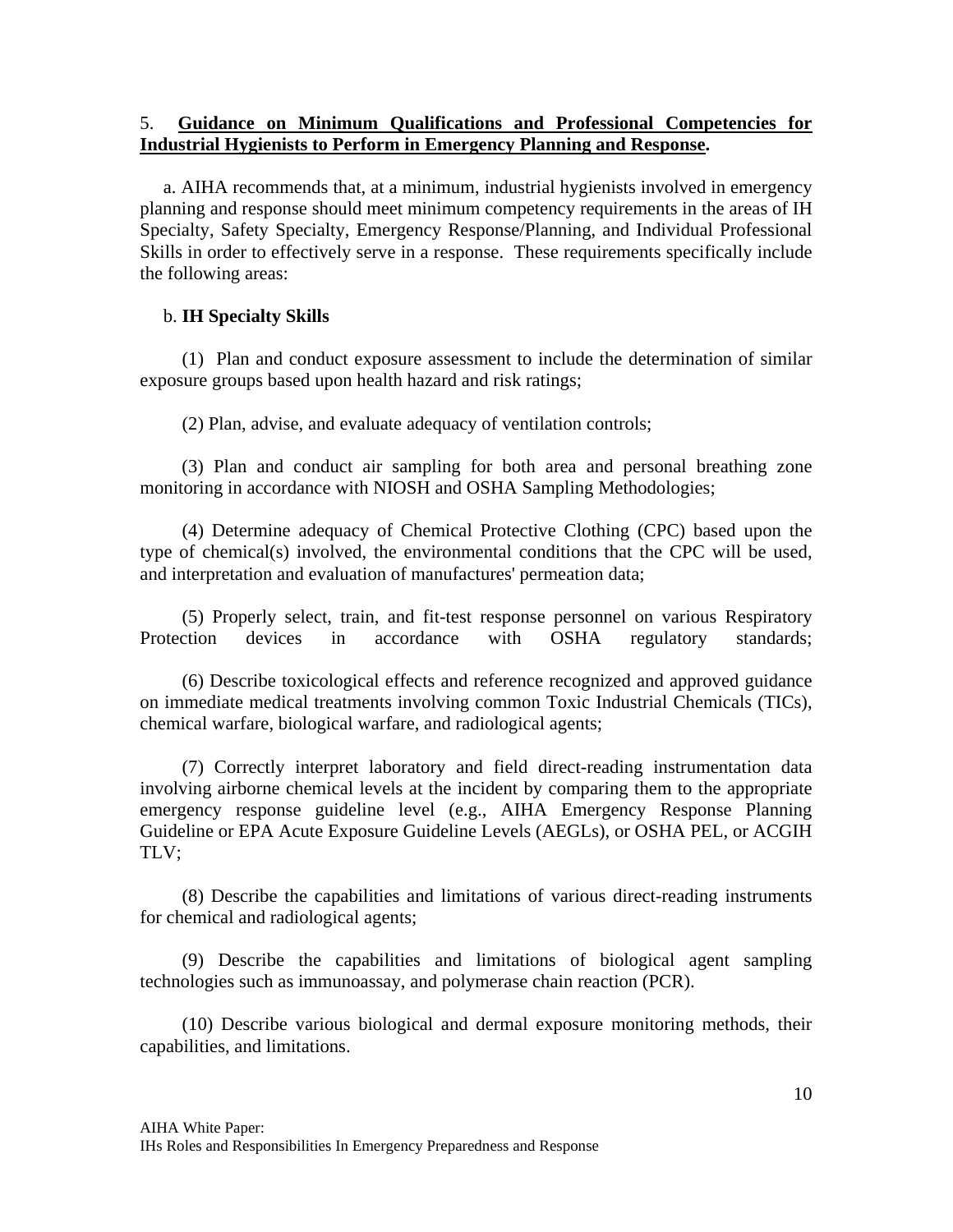### c. **Safety Specialty Skills**

(1) Understand the basics of fall protection requirements;

(2) Understand the basics of trenching safety requirements;

 (3) Understand and be able to implement Permit Confined Space Entry requirements;

(4) Understand the basic safety requirements involving demolition and construction;

(5) Understand the basics of traffic safety plans at an incident area;

 (6) Understand the basic safety requirements involving material handling, particularly involving heavy lift equipment.

### d. **Environmental Health Specialty Skills.**

(1) Understand basics of drinking water quality methods and standards;

 (2) Understand basics of waste management requirements (e.g., medical waste, hazardous waste, and human waste management);

(3) Understand basics of living/berthing sanitation issues;

(4) Understand basic food service sanitation;

#### e. **Emergency Response/Planning Skills.**

 (1) Describe and effectively apply the National Incident Management System (NIMS);

 (2) Describe and implement the NIMS process of developing an Incident Action Plan;

 (3) Describe and implement the method of effectively developing a Site Safety Plan.

 (4) Describe aspects of the National Response Plan, and applicable state/agency response plans.

#### f. **Individual Professional Skills**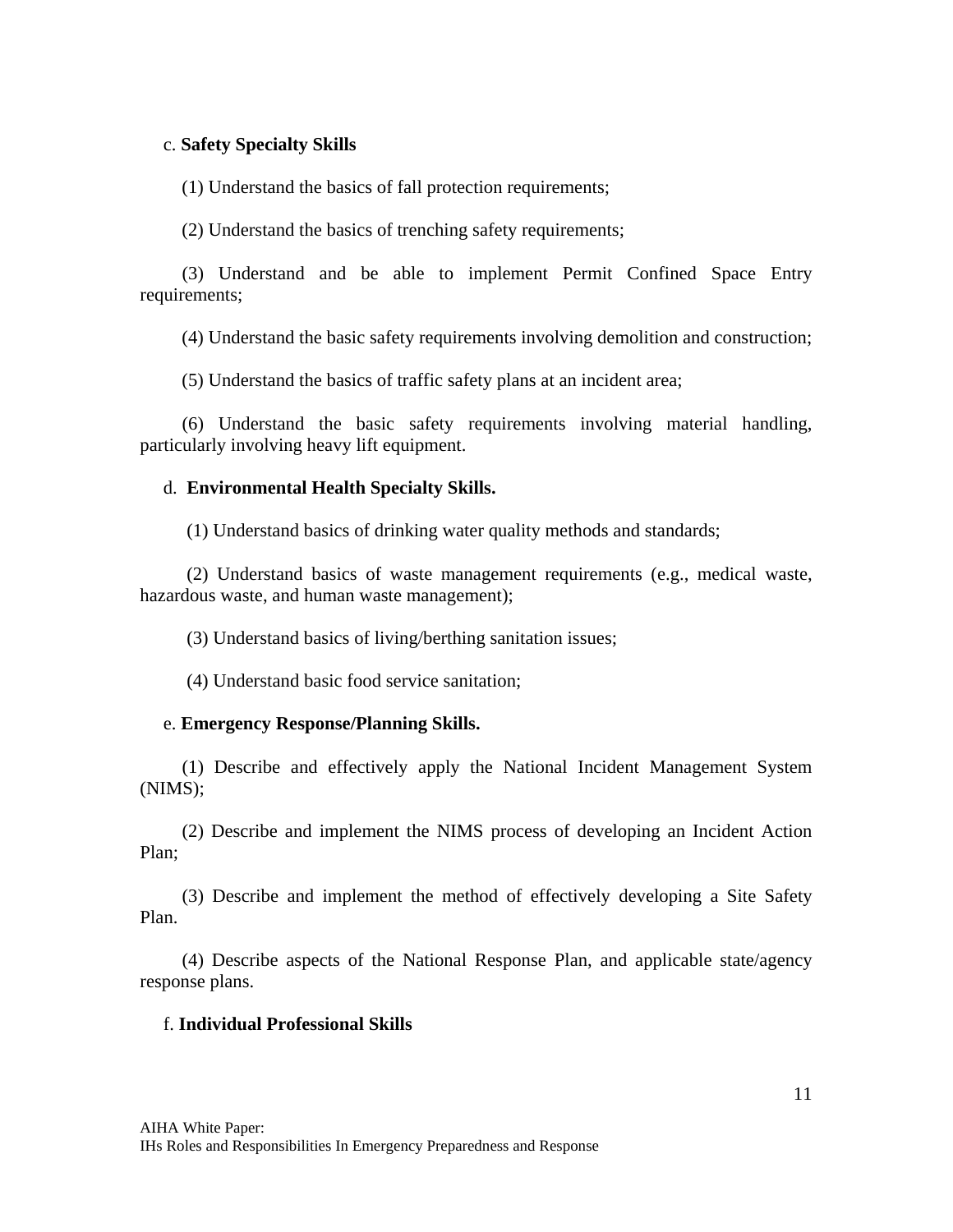(1) Able to physically and mentally work long hours at an incident after traveling many hours;

(2) Effective computer skills in using word, spreadsheet, and internet software;

 (3) Organize a deployment kit, which includes personal (e.g., clothing, toiletries), and professional (e.g., reference books/reference CD, laptop, required IH monitoring equipment if needed) items;

 (4) Good organizational skills such as filing important documents (e.g., air monitoring logs);

 (5) Effective communication skills to relay complex scientific data into understandable terms for the incident staff, response personnel, and the public;

(6) Resourceful and takes initiative.

5. **Summary:** Industrial Hygienists play a significant role in protecting the lives of our nation's response personnel, its support staff, and the surrounding community. Industrial Hygienists' technical expertise in occupational and environmental health and safety issues are applicable to a variety of natural disasters, hazardous chemical, biological or radiological releases, and terrorism events. Industrial Hygienists can effectively identify and control risks during Pre-Planning, Emergency Response, and Consequence Management Phases of an incident.

## 6. **Initiatives by the American Industrial Hygiene Association**.

 a. Founded in 1939, the American Industrial Hygiene Association (AIHA) is the premier association of occupational and environmental health and safety professionals. AIHA's 12,000 members play a crucial role on the front line of worker health and safety every day. AIHA produces books, consumer brochures, conferences and other opportunities to learn more about occupational and environmental safety. For more information, go to [www.aiha.org.](http://www.aiha.org/)

 b. Through the appointed Emergency Preparedness and Response (EPR) Task Force, established in 2005, AIHA will focus the on the following objectives:

 (1) Identify educational and training opportunities, through its Professional Development Courses, Symposiums, and Distance Learning venues, involving critical EPR tasks related to IH functions.

 (2) Advise and develop alliances with organizations related to Emergency Planning and Response (e.g., local AIHA Sections, Local Emergency Planning Committees, National Fire Protection Association).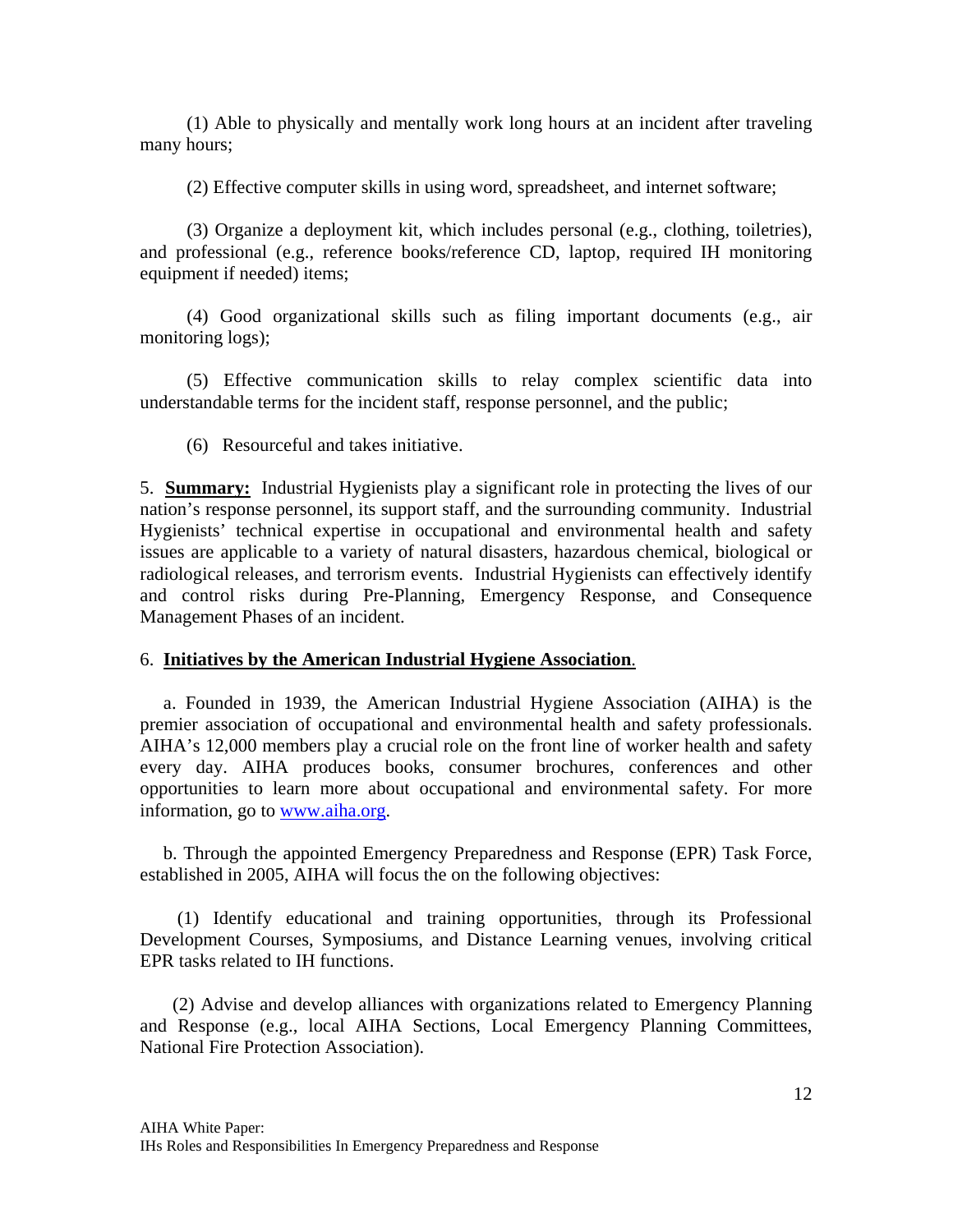(3) Recommend EPR tasks, critical to the development of health and safety guidelines for both its members and outside response organizations, to the appropriate AIHA Technical Committees.

## **References**:

1. NIOSH/RAND, *Protecting Emergency Responders, Volume 3: Safety Management in Disaster and Terrorism Response,* DHHS (NIOSH) Publication Number: 2004-144, 2004.

2. *National Response Plan*, 2004, Department of Homeland Security.

## **Emergency Preparedness and Response Task Force (EPR) Members**:

## **Active Voting Members**

1. **Joselito S. Ignacio, CIH, CSP, REHS, MPH** Task Force Chair U.S. Public Health Service Detailed to the U.S. Coast Guard

2. **Robert Adams, MS, CIH, CSP**  Task Force Vice-Chair Environ International Corporation

3. **Michael Brandt, DrPH, CIH**  Task Force Board Coordinator Los Alamos National Laboratory

4. **Patrick Brady, CIH, CSP**  Member Burlington Northern SF Railway

5. **Frank Carroll, CIH**  Member LANXESS Corporation

6. **Steven Danielczyk, CIH**  Member ERG

7. **Anthony Intrepido, CIH**  Member U.S. Army Center for Health Promotion and Preventive Medicine (USACHPPM)